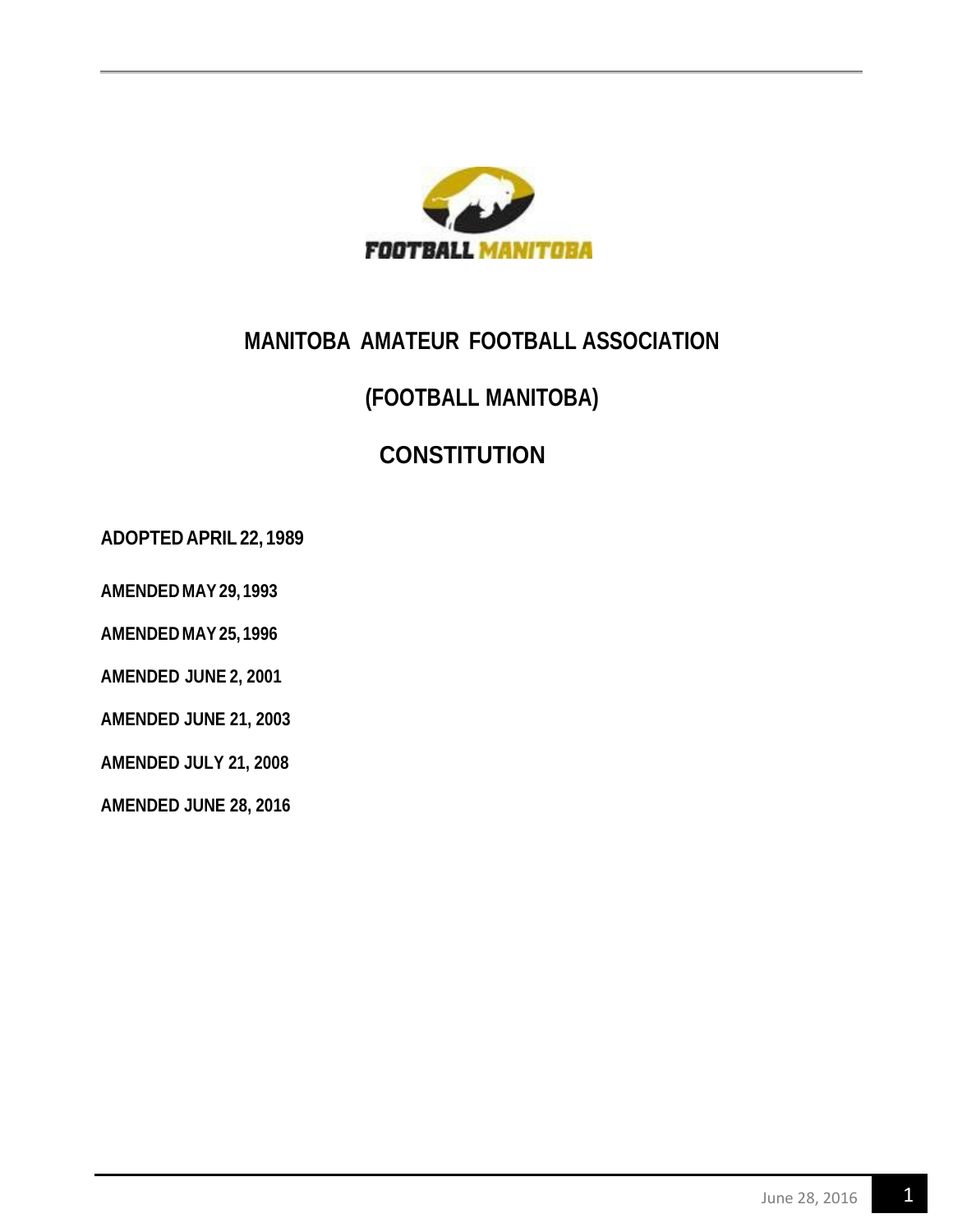### **Table of Contents**

# **Table of Contents**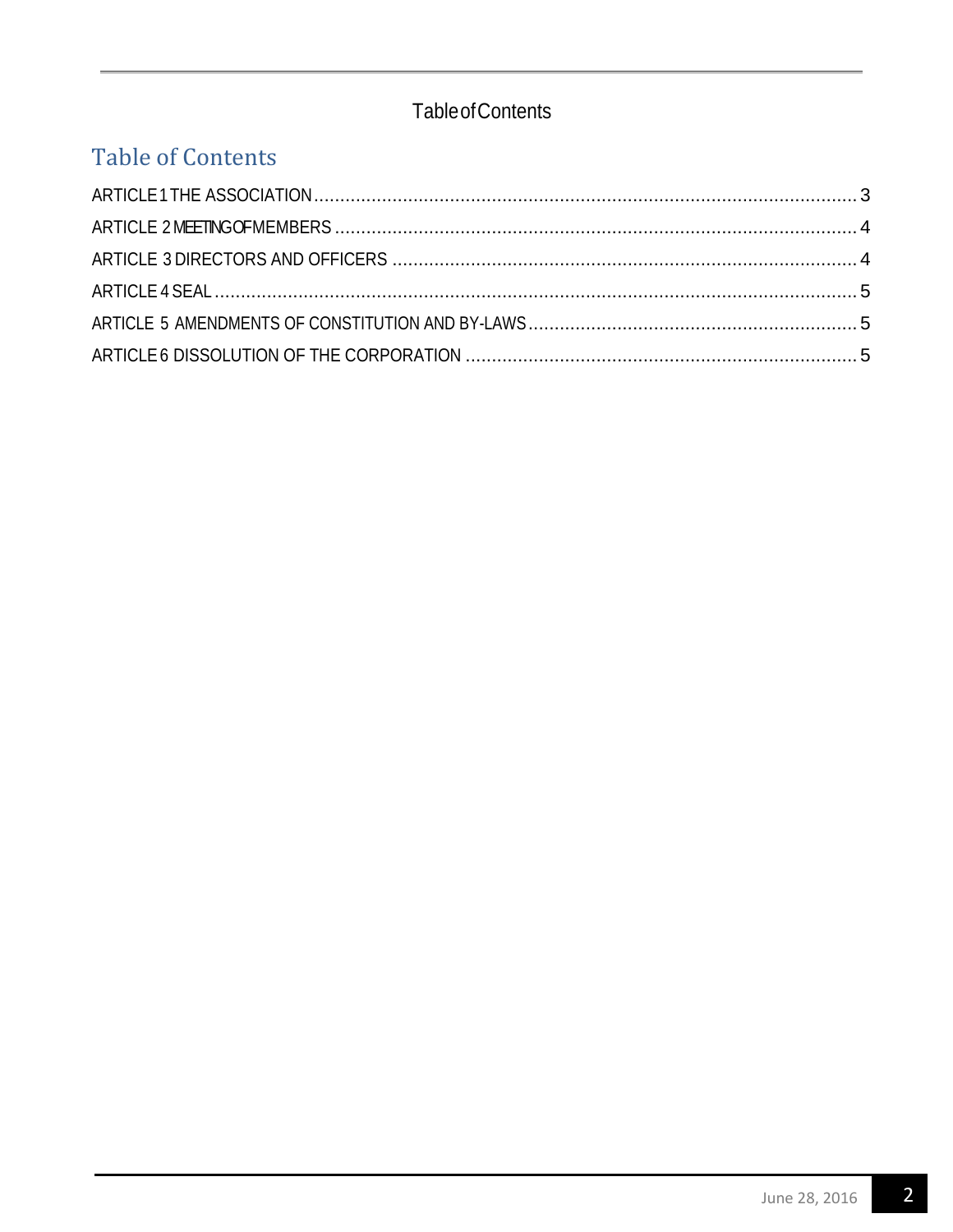#### <span id="page-2-0"></span>**ARTICLE1THE ASSOCIATION**

#### **1.1** Operating Name:

The Manitoba Amateur Football Association shall operate as Football Manitoba

#### **1.2** Head Office:

The Head Office of the Association shall be in the City of Winnipeg in the Province of Manitoba or at such other place as the Directors may determine.

#### **1.3** Mission:

The Association is the sole Provincial Sport Governing Body of those falling under its jurisdiction (Ordinary Members, Associate Members, etc.). The Association's purpose is to initiate, regulate, manage and communicate the programs, service and events that promote participation and excellence in amateur football in the Province of Manitoba.

a. The mission statement is as per the current IFF Mission Statement

#### **1.4** Mandate:

The obligation of the Association is to:

- a. To ensure that Ordinary Members operate in a manner that is consistent with the Constitution and Bylaws of the Association;
- b. To govern an open, democratic Association that is responsive to the concerns and interests of its members;
- c. To provide an equal opportunity for Manitobans to participate in all aspects of amateur football
- d. To improve the standard and safety of play by developing programs for players, coaches, officials, trainers and administrators; and developing and enforcing suitable rules;
- e. To sanction and/or endorse provincial, national and international competition and other events, organizations and members
- f. To secure the administrative and financial support necessary to achieve its inter-provincial goals;
- g. To receive, review and maintain records of all suspensions, imposed by ordinary members and when necessary to conduct a further review to determine if the suspension should be extended across the association, or if supplemental discipline is required.

#### **1.5** Affiliations:

The Association will be affiliated with the Canadian Amateur Football Association (a.k.a. Football Canada) or ("C.A.F.A") and such other organizations as are members of the C.A.F.A. and shall endeavor to assist all members of Football Manitoba in dealing with these recognized members..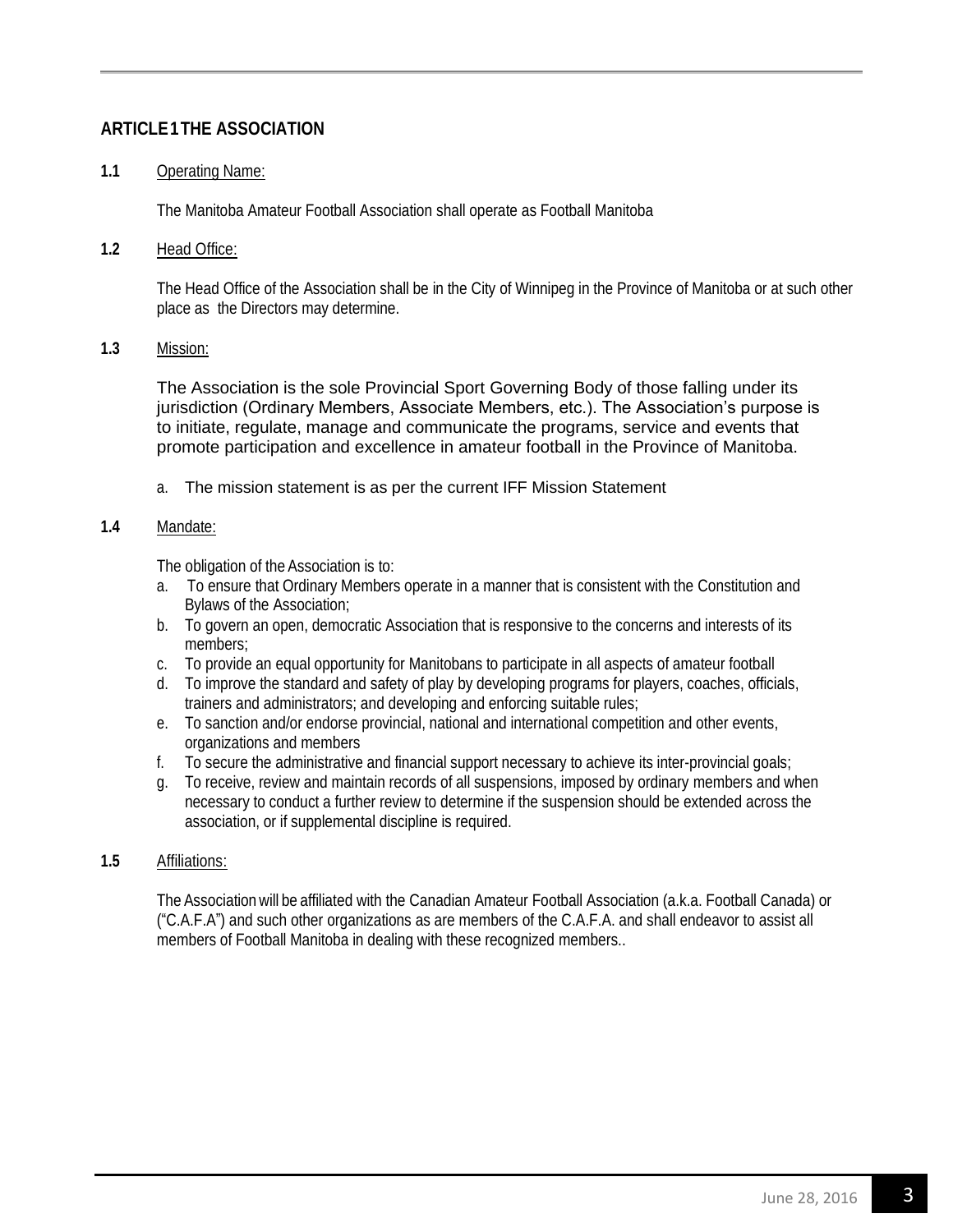#### <span id="page-3-0"></span>**ARTICLE 2 MEETING OF MEMBERS**

#### **2.1** Annual General Meeting:

TheAssociation shall hold an Annual General Meeting each year at its head office, or elsewhere within Manitoba, prior to June 30<sup>th</sup> of each year

#### <span id="page-3-1"></span>**ARTICLE 3 DIRECTORS AND OFFICERS**

#### **3.1** Powers:

- a. The affairs of the Association shall be managed by a Board of Directors who will exercise all the powers necessary within the limits of the law. The Directors will execute those powers as prescribed I the Bylaws under section 3.2
- b. The Directors of the Association shall be indemnified against any action as well as their heirs and successors..

#### **3.2** Directors:

The Association shall have the following Directors:

- a) Elected Directors Each Ordinary member in good standing will elect, by ballot for a two year term, a minimum of four (4) to a maximum of eight (8) Directors of the Association;
- b) Elected Directors shall retire from office at each Annual General Meeting at which their term expires. A retriing Director shall be eligible for re-election;
- c) If an elected Director resigns office or otherwise ceases to hold office, the remaining Directors may appoint a person to take the place of the former Direcotr. Such an appointed Director holds office only until the election at the next Annual General Meeting of the Association but is elgible for re-election;
- d) No individual may be a Director if:
	- i. You are less than 18 years of age;
	- ii. Has been declared incapable by a court in Canada or in another country; or
	- iii. Has the status of current bankruptcy

#### **3.3** Executive Committee:

The Executive Committee shall consist of the following:

- 1. President
- 2. Vice President
- 3. Treasurer
- 4. Secretary
- 5. Immediate Past President

The Board of Directors will elect, by ballot, for a one (1) year term the positions of the Executive Committee. Only persons that are members of the Board of Direrctors are eleible for nomination to the Executive Committee.

#### Past President

The immediate Past President of the Association may remain as a member of the Board of Directors, as a non-voting member.